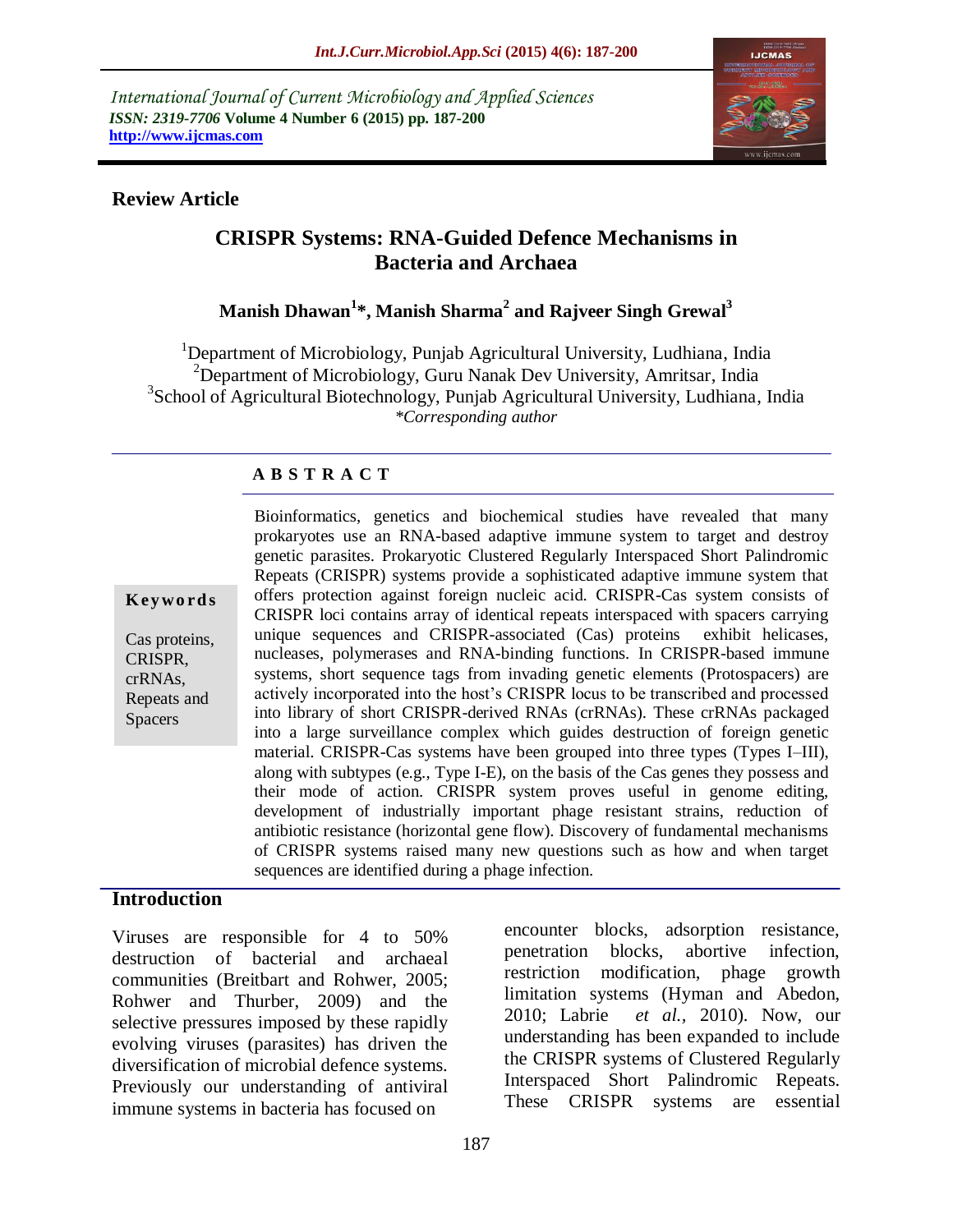components of nucleic-acid based adaptive immune systems that are widespread in bacteria and archaea. Prokaryotic CRISPR systems are highly adaptive and heritable resistance mechanisms that incorporate sequences derived from the foreign element into a small-RNA-based repertoire that provides protection against foreign DNA. In response to invading nucleic acid, bacteria and archaea integrate short fragments of invaded nucleic acid into the host chromosome at one end of a repetitive element known as CRISPR loci. These sequences further transcribe and precisely process into small RNAs which guide a multifunctional protein complex of Cas proteins. This complex further recognizes and cleaves incoming foreign genetic material. These repetitive loci maintaining a genetic record of prior encounters with foreign DNA or RNA hence serve as molecular 'vaccination cards' (Bondy-Denomy and Davidson, 2014).

### **Brief history**

CRISPRs were originally identified in the *Escherichia coli* genome in 1987, when they were described as an unusual sequence elements consisting of a series of 29 nucleotide repeats separated by unique 32 nucleotide 'spacer' sequences (Ishino *et al.,* 1987). Repetitive sequences with a similar repeat–spacer–repeat pattern were later identified in phylogenetically diverse bacterial and archaeal genomes but the function of these repeats remained unknown. Jansen *et al.* (2002) coined the term CRISPR and reported that CRISPRs co-localize with specific Cas (CRISPR-associated proteins) genes. Pourcel *et al.* (2005) reported that many spacer sequences were identical to viral and plasmid sequences. These observations suggested that the spacers were derived from invading genomes and indicated the possible role of CRISPR in

microbial immunity. Makarova *et al.* (2006) led to the hypothesis that CRISPRs provide a genetic memory of infection and detection of short CRISPR-derived RNA transcripts suggested that there may be functional similarities between CRISPR-based immunity and RNA-interference. Barrangou *et al.* (2007) provided the first experimental evidence that CRISPR-Cas system functions as an inheritable and adaptive immune system in prokaryotes. Marraffini *et al.*  (2008) also reported the ability of CRISPRs to prevent plasmid transfer in staphylococcus

### **Novel features of CRISPR-Cas system**

A functional CRISPR-Cas system has two distinguishable components required for activity: CRISPR locus/arrayand Cas genes. CRISPR locus/array located on the genome (either chromosome or plasmid) and is a series of direct repeats (approximately 20– 50 base pairs) separated by unique hypervariable spacers sequences of a similar length acquired from virus or plasmid DNA (Marraffini *et al.,* 2010) (Figure 1). The repeat sequences within a CRISPR locus are conserved, but repeats in different CRISPR loci can vary in both sequence and length. In addition, the number of repeat–spacer units in a CRISPR locus varies widely within and among organisms (Kunin *et al.,* 2007). Repeats are partially palindromic in nature and transcripts from these regions may form stable and highly conserved RNA secondary structures (Marrafini *et al.,* 2008). Majority of genomes contain a single CRISPR-Cas locus but some bacterial genomes contain as many as 13–15 CRISPR loci. Many archaeal genomes harbor numerous CRISPR loci (Grissa *et al.,* 2007).

Bioinformatics analyses have shown that CRISPR loci are flanked by a large number of extremely diverse *cas* genes (Haft *et al.,*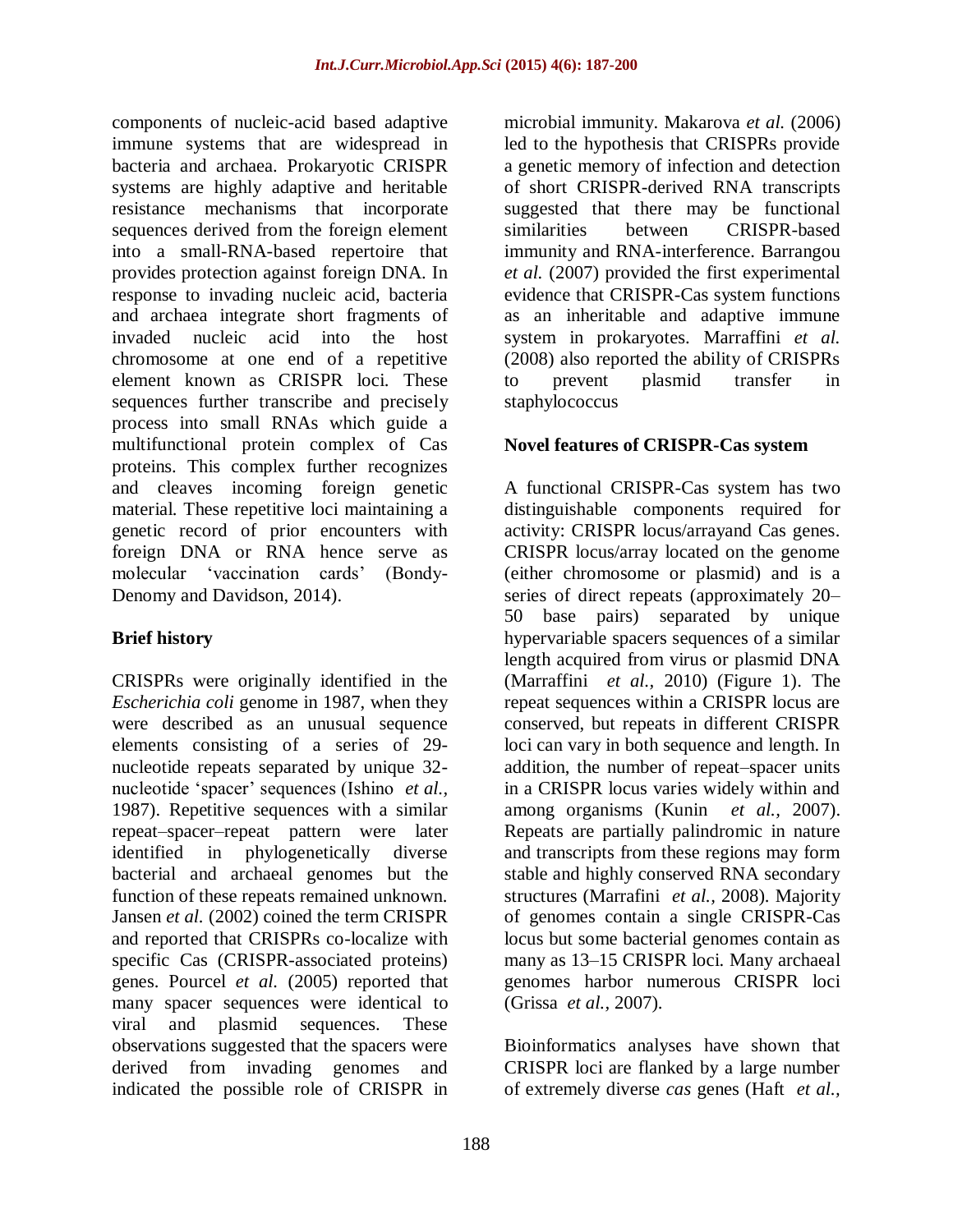2005). Diverse group of *cas* genes located in the vicinity of CRISPR locus and encode proteins (generally called Cas proteins) which are required for the multi step defense against invasive genetic elements. Initial homology comparisons by Jansen and colleagues delineated four core CRISPRassociated gene families, *cas*1–4 (Jansen *et al.,* 2002). These gene families were further extended to include *cas5* and *cas6* (Bolotin *et al.,* 2005). Haft *et al.* (2005) reported eight subtypes of Cas proteins based on the phylogenetics of highly conserved Cas1 protein and the operonic organization of *cas* genes. The *cas1* gene is a common component of all CRISPR systems. Phylogenetic analyses of *cas*1 sequences suggested several versions of the CRISPR systems (Kunin *et al.,* 2007). Additional evidences for the classification of distinct CRISPR types such as neighborhood analysis of CRISPR loci has identified conserved arrangements of four to ten *cas*genes which can be found in association with CRISPR loci harbouring specific repeat sequences (Kunin *et al.,* 2007). *Cas1* to *Cas10* genes have been identified till now (Table 1). Makarova *et al.* (2011) divided these distinct immune systems into three major CRISPR types on the basis of gene conservation and locus organization. Based on phylogeny, sequence and locus organization there are three types (Type I, Type II, and Type III) of CRISPR-Cas systems (Figure 2).

Based on computational analyses Cas proteins were predicted to contain identifiable domains characteristic of helicases, nucleases, polymerases, and RNA-binding proteins. Cas proteins led to the initial speculation that they may be part of a novel DNA repair system (Makarova *et al.,* 2002). Sequence analysis of genomes containing multiple CRISPR loci uncovered an additional structural feature directly

potential and generally found on one side of the CRISPR in a fixed orientation. Generally leaders are 80% identical within a genome but dissimilar among the species. **Mechanism of CRISPR-Mediated Defense** The mechanism of CRISPR-Cas system (RNA-guided Defense) divided into three

adjacent to the short repeats (Figure 1B) (Jansen *et al.,* 2002). This region of conservation between CRISPR loci termed as leader sequence and extends several hundred base pairs. This region lacks coding

phases which are CRISPR spacer acquisition, CRISPR locus expression (transcription and processing), and CRISPR interference. In following sections we will discuss detailed mechanism of CRISPR-Cas system.

## **CRISPR spacer acquisition**

*Escherichia coli* (Type I), *Streptococcus thermophilus* (Type II) and *Pyrococcus furiosus* (Type III) are the best model organisms to study the mechanism of CRISPR acquisition. To acquire resistance, new spacer information must be incorporated into the CRISPR locus. Barrangou *et al.* (2007) isolated bacteriophage insensitive mutants (BIMs) of *S. thermophiles* and reported that all of the resistant mutants had gained from one to four novel spacers with sequence identity to the invading genome. They also reported that the degree of resistance in the mutants can be correlated with the number of acquired sequences. Evolutionary analyses predicted that the insertions occurred proximal to the leader. The presence of the leader sequence next to the CRISPR locus proved essential for the acquisition of the spacers (Karginov and Hannon, 2010). Various studies on the Cas-proteins suggested that spacer acquisition is driven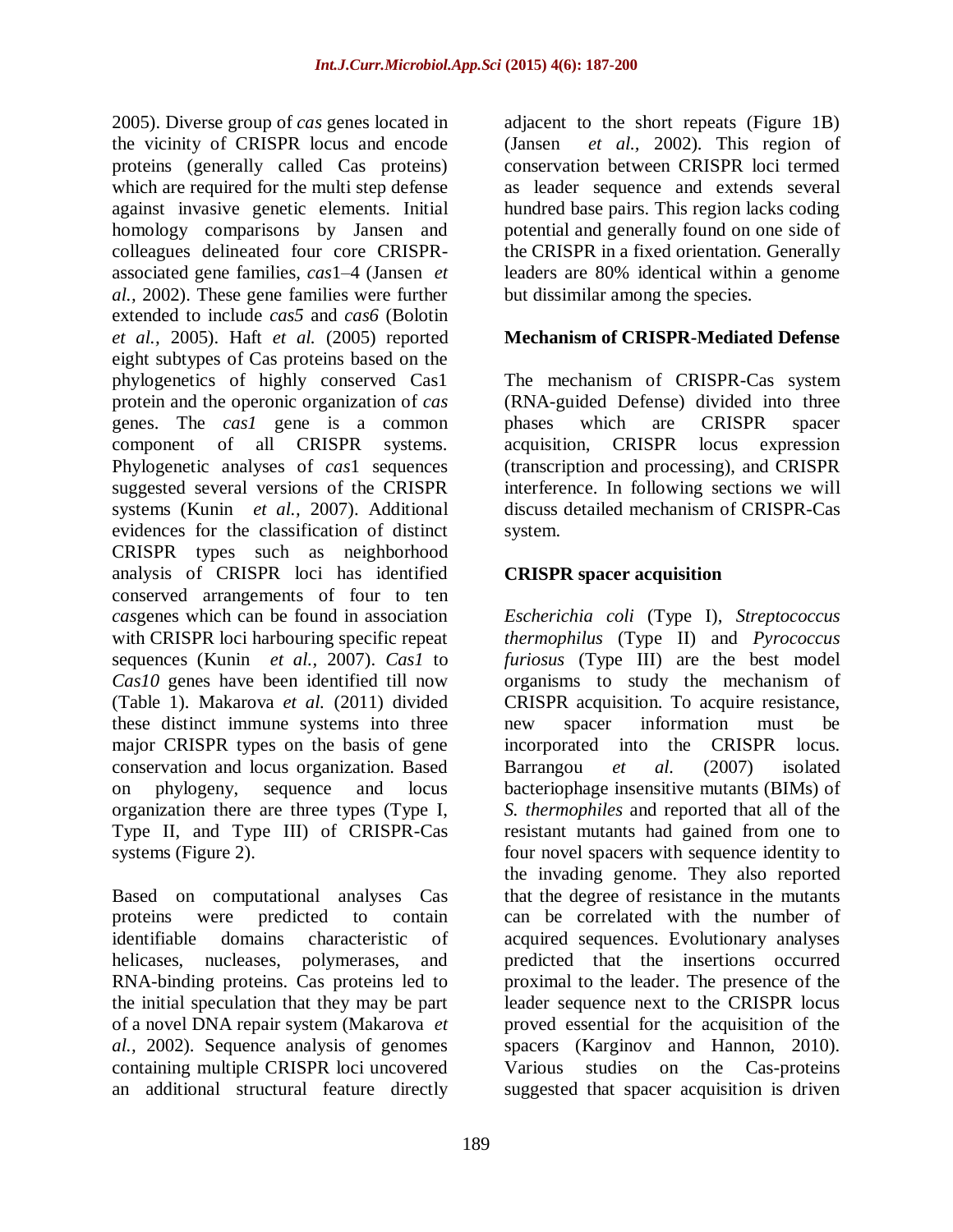by recognition of phage sequences by subtype-specific proteins in different species (Mojica *et al.,* 2009). The process of spacer acquisition can be divided into three distinct steps involving (a) recognition of the invasive nucleic acid and scanning foreign DNA for potential Protospacer Associated Motifs (PAMs) that identify protospacers (b) the generation of a new repeat spacer by processing of the nucleic acid and (c) the integration of the new CRISPR repeat spacer unit at the leader end of the CRISPR locus (Figure 3). Presently, the precise mechanisms by which information is transferred from phage or plasmids into CRISPR loci are obscure.

### **CRISPR locus expression**

CRISPR locus transcribes into primary transcript or pre-crRNA. This process has been examined in *Escherichia coli*, *Xanthomonasoryzae*, *Thermus thermophilus*, *Pyrococcus furiosus* and *Sulfolobus*. In the effector phase transcription of the CRISPR repeats initiates in or near the leader sequence and generates a long pre-crRNA precursor that can span the entire locus (Lillestol *et al.,* 2006; 2009). The precrRNA is then endonucleolytically processed into fragments which are corresponding to the interval between repeats. This produces mature products and a laddering pattern of intermediates (Brouns *et al.,* 2008).

In *S. acidocaldarius* CRISPR derived small RNAs appear as products from 35 to 52 nt, presumably generated by endonucleolytic cleavage of long precursors. In Type I, II and III systems Cas6e/Cas6f, Cas9 and Cas6 acts as endonuclease respectively to make mature crRNA from pre-crRNA. The structures of *T. thermophilus* cse3 and *Pyrococcus furiosus* cas6 explain their common endonucleolytic function. These

proteins act as endonuclease which produces the small prokaryotic silencing RNAs (Figure 4). Detailed analyses in *S. thermophilus* (Bolotin *et al.,* 2005), in bacteria and archaea (Makarova *et al.,* 2006; Shah *et al.,* 2009) showed that spacers encode crRNAs corresponding to both the coding and template strands of the phage. Similar conclusions can be reached by examination of spacers arising in experimentally induced phage-resistant mutants of *S. thermophilus* (Barrangou *et al.,* 2007).

## **CRISPR interference**

Third stage of CRISPR-mediated immunity is target interference. In this stage crRNAs associate with Cas proteins to form large CRISPR-associated ribonucleoprotein complexes that can recognize invading nucleic acids. Foreign nucleic acids are identified by base-pairing interactions between the crRNA spacer sequence and a complementary sequence from the intruder. RNA-guided DNA-targeting system is indeed a pathway for DNA silencing has recently been demonstrated in *S. thermophilus*. DNA sequencing and Southern blots indicated that both strands of the target DNA are cleaved within the region that is complementary to the crRNA spacer sequence. This mechanism efficiently eliminates foreign DNA sequences which have been specified by the spacer region of the crRNA. This avoids targeting the complementary DNA sequences in the CRISPR region of the host chromosome. The mechanism for distinguishing self from non-self is built into the crRNA. The spacer sequence of each crRNA is flanked by a portion of the adjacent CRISPR repeat sequence. Any complementarity beyond the spacer into the adjacent repeat region signals self which prevents the destruction of the host chromosome (Garneau *et al.,* 2010). In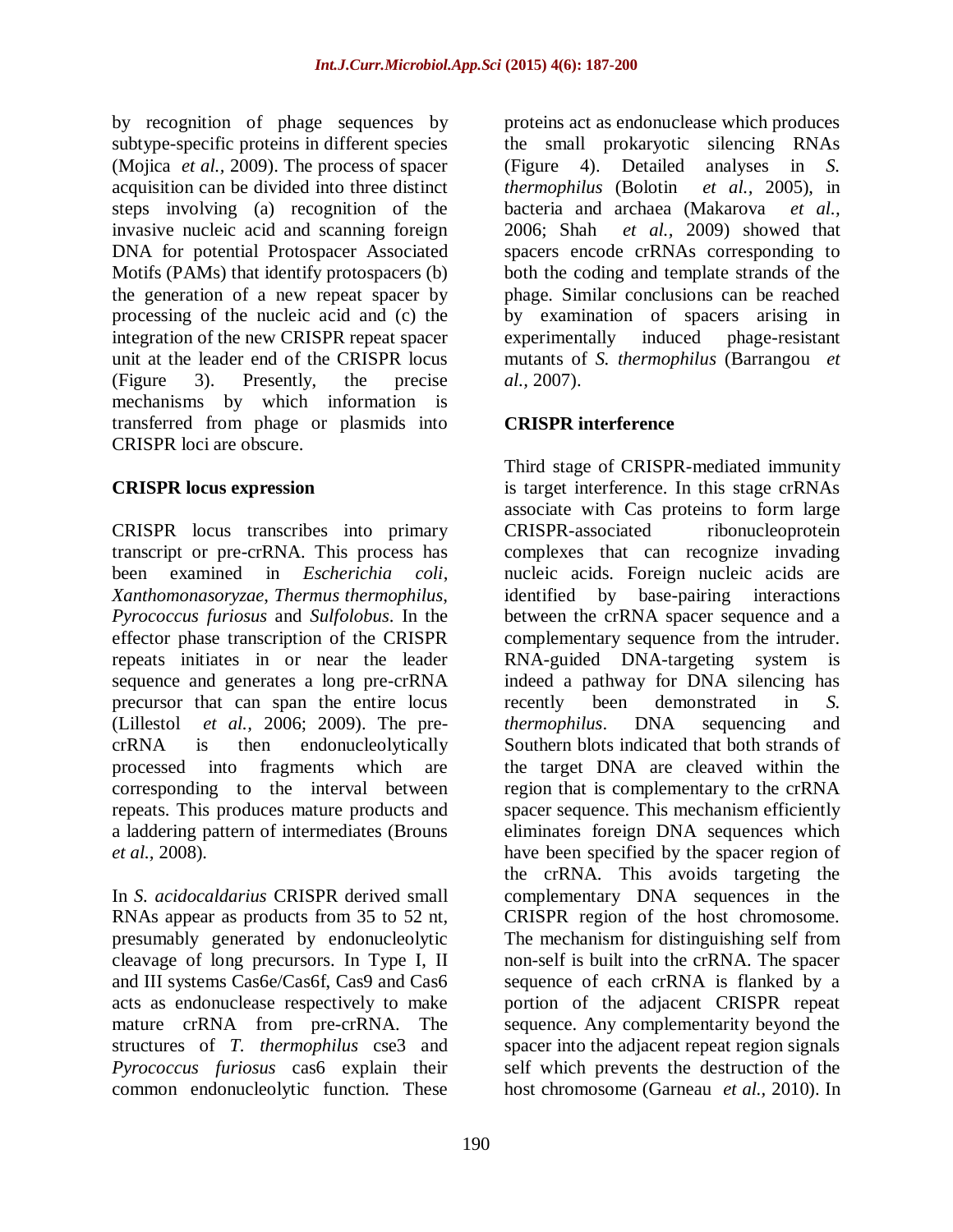Type II system crRNA forms hybrid with tracrRNA (trans activating RNA). The crRNA: tracrRNA hybrid further triggers the Cas9 protein for making double stranded break (Figure 5). All CRISPR systems do not target DNA. In vitro experiments using enzymes from the Type III-B CRISPR system of *P. furiosus* have shown that this system cleaves target RNA rather than DNA. All DNA targeting systems encode a complementary DNA sequence for each crRNA in the CRISPR locus and therefore require a mechanism for distinguishing self (CRISPR locus) from non-self (invading DNA). CRISPR systems that target RNA may be uniquely capable of defending against viruses that have RNA-based genomes. Adaptation of the CRISPR in response to a challenge by an RNA-based virus will probably require the invading RNA to be reverse-transcribed into DNA before it can be integrated into the CRISPR locus. There are diverse mechanisms of CRISPR RNA biogenesis for the interference. On the basis of these mechanisms there are three major CRISPR-Cas systems (Type I, II, and III system) (Wiedenheft *et al.,* 2012).

## **Type I CRISPR-Cas system**

A large multidomain Cas3 protein with distinct DNA nuclease and helicase activities is the signature protein in Type I system (Sinkunas *et al.,* 2011). There are also multiple Cas proteins that form CASCADE-like complexes which are involved in the interference step. Many proteins such as Cas5, Cas6 and Cas7 are in distinct RAMP (Repeat-associated mysterious proteins) super-families. Among the three systems, Type I is the most diverse with six different subtypes (Type I-A through Type II-F) (Makarova *et al.,* 2011). Recent experiments on *E. coli* and *Pseudomonas aeruginosa* have suggested the mechanism of Type I CRISPR-Cas

system (Haurwitz *et al.,* 2010; Wiedenheft *et al.,* 2011). For the DNA interference, CASCADE associates with processed crRNA to form a ribonucleoprotein complex that drives the formation of R-loops in invasive double-stranded DNA (dsDNA) through seed sequence-driven base pairing (Figure 5). CASCADE target dsDNA by sequence-specific hybridization between crRNA and the target DNA over a 7-8 bp sequence (the seed sequence) at the 5' end of the spacer (Figure 5) (Wiedenheft *et al.,* 2011). In Type I CRISPR systems, Cas6e and Cas6f recognize the major groove of the crRNA stem-loop primarily through electrostatic interactions using a β-hairpin and  $\alpha$ -helix, respectively. Cleavage occurs at the double-stranded-single stranded junction, leaving 8-nt 5'-handle on mature crRNAs (Figure 6) (Wiedenheft *et al.,* 2012).

# **Type II CRISPR-Cas System**

A large multifunctional protein Cas9 is the signature protein in Type II CRISPR-Cas system. Cas9 protein has ability to generate crRNA, target phage and plasmid DNA for degradation (Garneau *et al.,* 2010). In Type II CRISPR systems tracrRNA hybridizes to the pre-crRNA repeat to form duplex RNAs which are substrates for endonucleolytic cleavage by host RNase III. This activity may also require Cas9. Subsequent trimming by an unidentified nuclease removes repeat sequences from the 5' end (Figure 6) (Wiedenheft *et al.,* 2012). Bhaya *et al.*  (2011) reported that Cas9 protein may contain two nuclease domains one at the Nterminus (RuvC-like nuclease) and an HNH (McrA-like) nuclease domain in the middle section. They further reported that HNH nuclease domain might be involved in target cleavage based on its endonuclease activity. Type II is the simplest of the three CRISPR-Cas types with only four genes that compose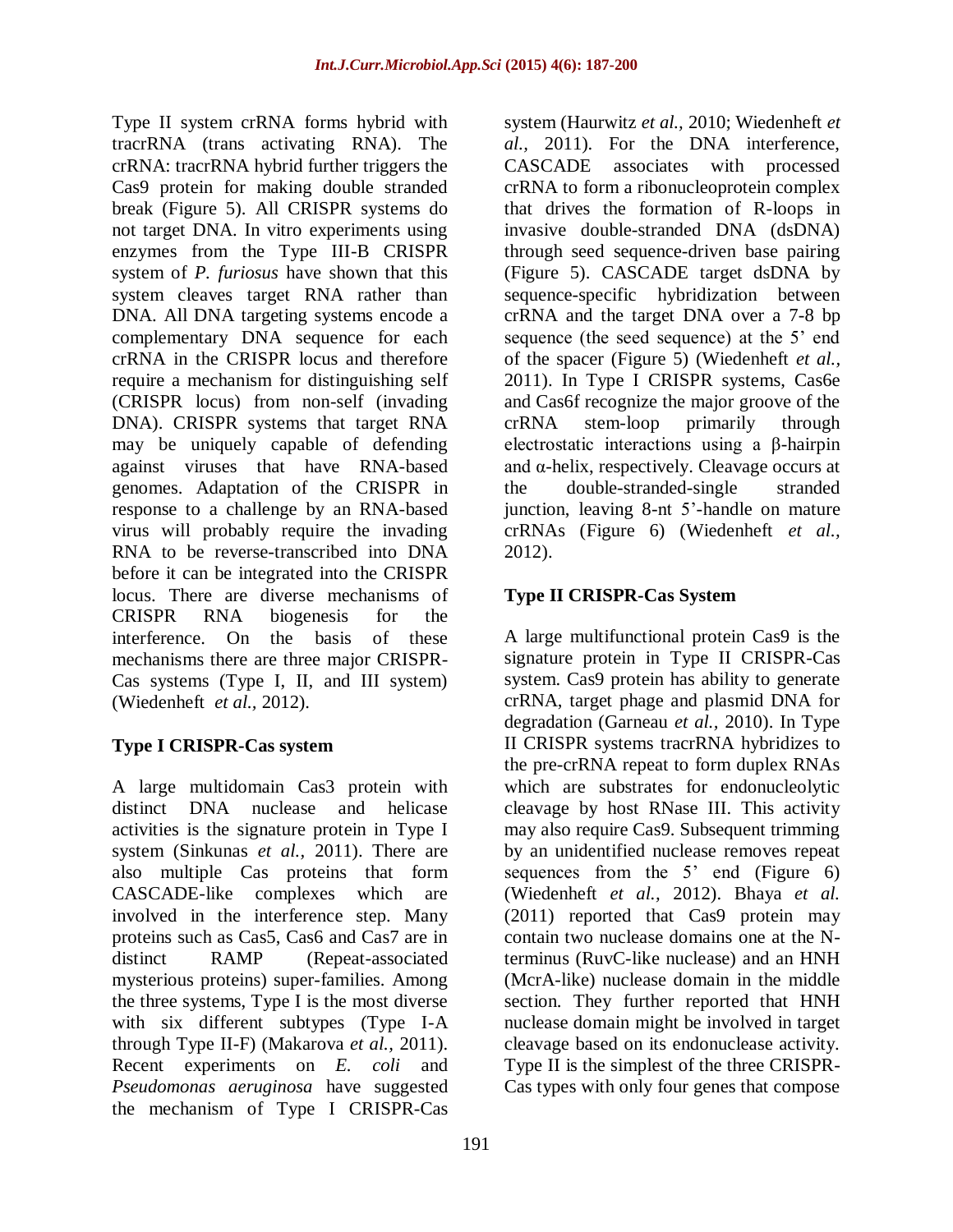the operon (this includes *cas9*, *cas1*, *cas2*, and either *cas4* or *csn2*).

## **Type III CRISPR-Cas System**

This system has a number of recognizable features including RAMP as the signature protein Cas 10 which is involved in the processing of crRNA. This protein targets cleavage of DNA which is functionally analogous to Type I CASCADE. Cas6 may also acts as signature protein in Type III system which is involved in crRNA processing. Type III systems distinguished further in two types (Type IIIA and IIIB) on the basis of target nucleic acid (DNA or RNA) for the interference step. In *Pyrococcus furiosus*, a Type IIIA system targets mRNA for CRISPR interference (Hale *et al.,* 2009). Whereas Type IIIB system found in *Staphylococcus epidermidis* targets DNA for interference (Marraffini and Sontheimer, 2008). Type IIIB CRISPR systems recognize single-stranded RNA, upstream of the scissile phosphate, on a face of the protein opposite that of the previously identified active site residues (Carte *et al.,* 2008; Wang *et al.,* 2011). The remainder of the repeat substrate probably wraps around the protein to allow cleavage 8 nucleotides upstream of the repeat-spacer junction. Further 3' trimming produces mature crRNA of two discrete lengths (Figure 6). The N-terminal domain of all Cas6 family proteins adopts a ferredoxin-like fold. Moreover, C-terminal domain of Cas6 and cas6e also adopts a ferredoxin-like fold but the C-terminal domain of Cas6f is structurally distinct (wiedenheft *et al.,* 2009, 2012).The distribution of CRISPR-Cas systems is a notable feature. It is because Type I systems found in both bacteria and archaea. Type II systems are exclusively present in bacteria. Type III systems usually found in archaea, although it is also found in bacteria (Makarova *et al.,* 2011; Terns and Terns 2011).

### **Applications of CRISPR systems**

The sequence diversity of CRISPR loci, even within closely related strains, has been used for high-resolution genotyping. Spoligotyping (spacer oligotyping), has been used successfully for the analysis of human pathogens, including *Mycobacterium tuberculosis* (Groenen *et al.,* 1993), *Corynebacterium diphtheria* (Mokrousov *et al.,* 2007) and *Salmonella enterica* (Liu *et al.,* 2011). CRISPR mediated genetic silencing provides new opportunities for making the spoligotyping more creative and applicable.

Laboratory strains of bacteria are grown in high-density bioreactors for many different applications in the food and pharmaceutical industry. These strains are becoming increasingly important in the production of biofuels. Some industrially important bacteria found as susceptible to phages. CRISPR systems offer a natural mechanism for adapting economically important bacteria for resistance against multiple phages (Barrangou *et al.,* 2007).The biochemical activities of various Cas proteins may have useful applications in molecular biology. These enzymes can be used in the same way that DNA restriction enzymes have revolutionized cloning and DNA manipulation. A wide range of CRISPR-specific endoribonucleases that recognize small RNA motifs with high affinity expand the number of tools available for manipulating nucleic acids. AcrRNAguided ribonucleoprotein complex in *P. furiosus* cleaves target RNAs (Hale *et al.,* 2009). So, Site-specific cleavage of target RNA molecules could have a range of uses, from generating homogeneous termini after *in vitro* transcription to targeting a specific intracellular messenger RNA for inactivation in similar way to RNAi.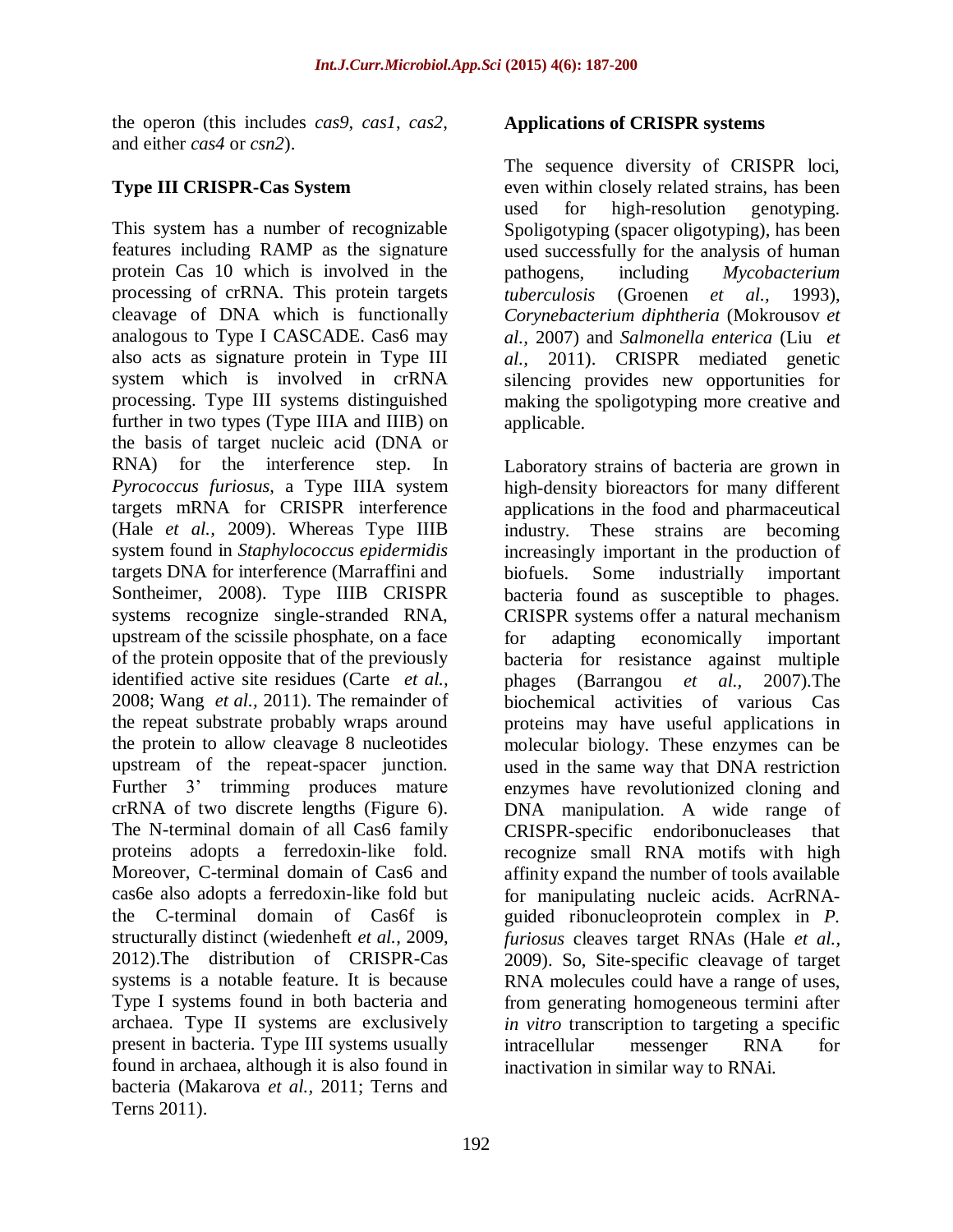| Protein | <b>Distribution</b>     | COG               | <b>Process</b>                       | <b>Function</b>                                           |
|---------|-------------------------|-------------------|--------------------------------------|-----------------------------------------------------------|
| Cas1    | Universal               | COG1518           | Spacer acquisition                   | DNAse, not sequence specific,                             |
|         |                         |                   |                                      | can bind RNA;                                             |
|         |                         |                   |                                      | present in all Types; structure                           |
|         |                         |                   |                                      | available for several Cas 1                               |
|         |                         |                   |                                      | proteins                                                  |
| Cas2    | Universal               | COG1343, COG3512  | Spacer acquisition                   | Small RNAse specific to U-rich                            |
|         |                         |                   |                                      | regions;                                                  |
|         |                         |                   |                                      | present in all Types; structure                           |
|         |                         |                   |                                      | available from Thermus                                    |
|         |                         |                   |                                      | thermophilus and Sulfolobus                               |
|         |                         |                   |                                      | solfataricusand others                                    |
| Cas3    | <b>Type I signature</b> | COG1203, COG2254  | Target                               | DNA helicase; most proteins                               |
|         |                         |                   | interference                         | have a fusion to HD nuclease                              |
| Cas4    | Type I,II               | <b>COG1468</b>    | Spacer acquisition                   | RecB-like nuclease with                                   |
|         |                         |                   |                                      | exonuclease activity                                      |
|         |                         |                   |                                      | homologous to RecB                                        |
| Cas5    | Type I                  | COG1688, RAMP     | crRNA expression                     | RAMP protein,                                             |
|         |                         |                   |                                      | endoribonuclease involved in                              |
|         |                         |                   |                                      | crRNA biogenesis; part of                                 |
|         |                         |                   |                                      | <b>CASCADE</b>                                            |
| Cas6    | Type I, III             | COG1583,          | crRNA expression                     | RAMP protein,                                             |
|         |                         | COG5551, RAMP     |                                      | endoribonuclease involved in                              |
|         |                         |                   |                                      | crRNA biogenesis; part of                                 |
|         |                         |                   |                                      | CASCADE;                                                  |
|         |                         |                   |                                      | structure available from P.                               |
|         |                         |                   |                                      | furiosus                                                  |
| Cas7    | Type I                  | COG1857,COG3649,R | crRNA expression                     | RAMP protein,                                             |
|         |                         | <b>AMP</b>        |                                      | endoribonuclease involved in                              |
|         |                         |                   |                                      | crRNA biogenesis; part of                                 |
|         |                         |                   |                                      | <b>CASCADE</b>                                            |
| Cas8    | Type I                  | Not determined    | crRNA expression                     | Large protein with McrA/HNH-                              |
|         |                         |                   |                                      | nuclease domain and RuvC-like                             |
|         |                         |                   |                                      | nuclease; part of CASCADE                                 |
| Cas9    | Type II signature       | COG3513           | Target                               | Large multidomain protein with                            |
|         |                         |                   | interference                         | McrA-HNH nuclease domain<br>and RuvC-like nuclease        |
|         |                         |                   |                                      |                                                           |
|         |                         |                   |                                      | domain; necessary for<br>interference and target cleavage |
| Cas10   |                         | COG1353           |                                      |                                                           |
|         | Type III<br>signature   |                   | crRNA expression<br>and interfernece | HD nuclease domain, palm<br>domain, Zn                    |
|         |                         |                   |                                      | ribbon; some homologies with                              |
|         |                         |                   |                                      | <b>CASCADE</b>                                            |
|         |                         |                   |                                      | elements                                                  |
|         |                         |                   |                                      |                                                           |

# **Table.1** Major Cas proteins and their role in different CRISPR systems

Source: Bhaya *et al.,* 2011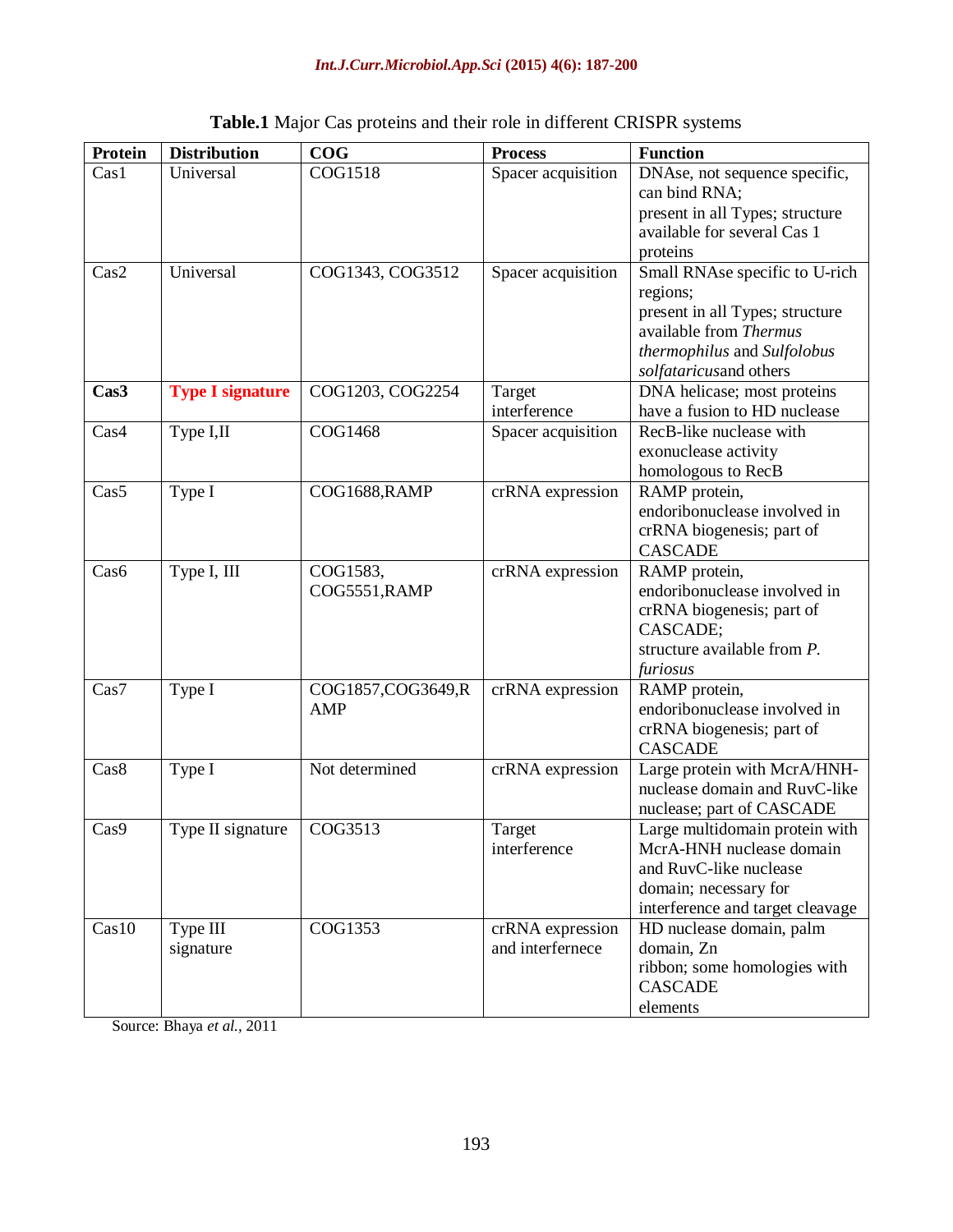

### **Figure.1** Components of a typical CRISPR-Cas system

## **Figure.2** Genetic constitution of various CRISPR-Cas systems



Source: Bhaya *et al.,* 2011

Source: Karginov and Hannon, 2010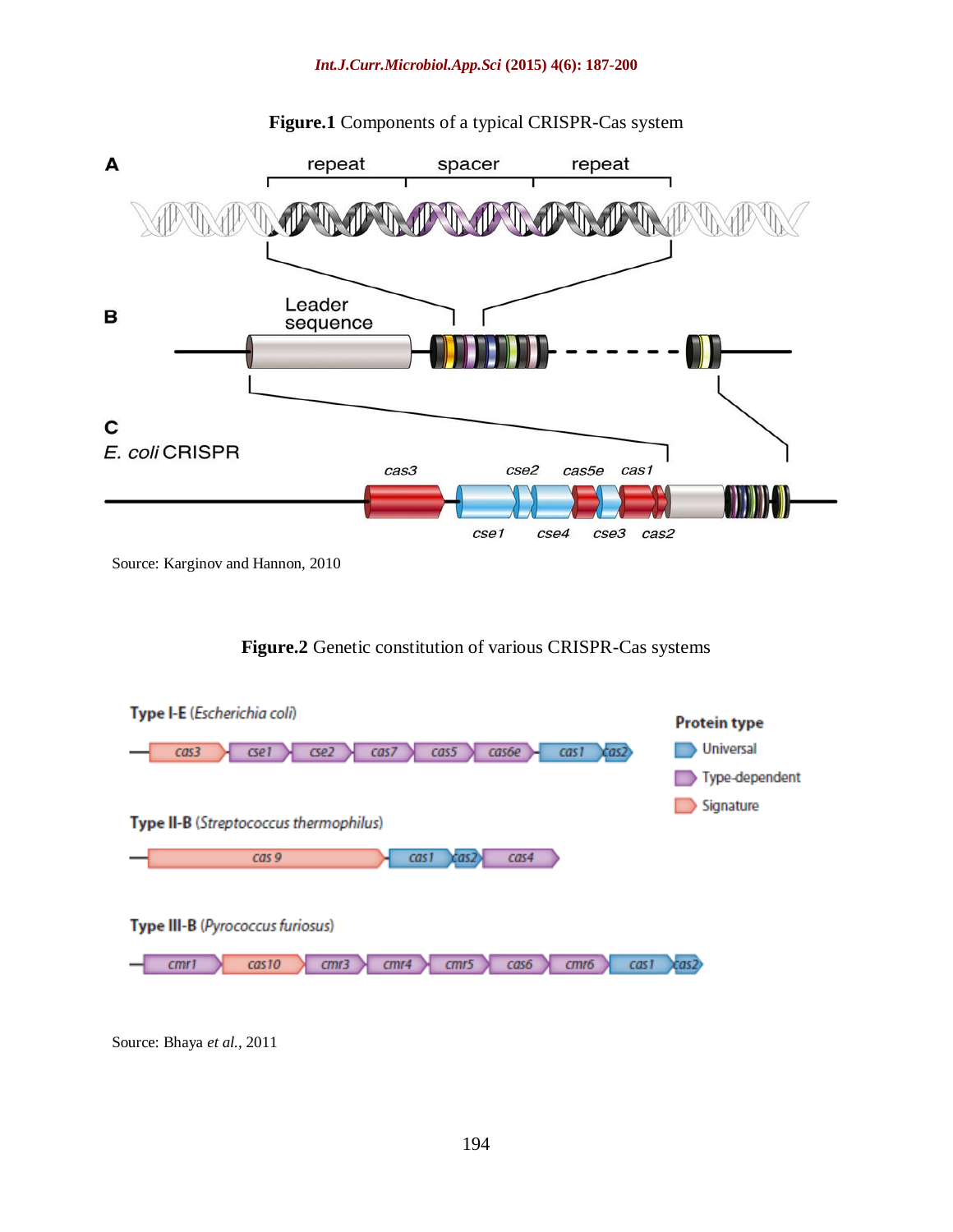

**Figure.3** First step (Spacer Acquisition) of CRISPR mediated immune response

Source: Wiedenheft *et al.,* 2012





Source: Karginov and Hannon, 2010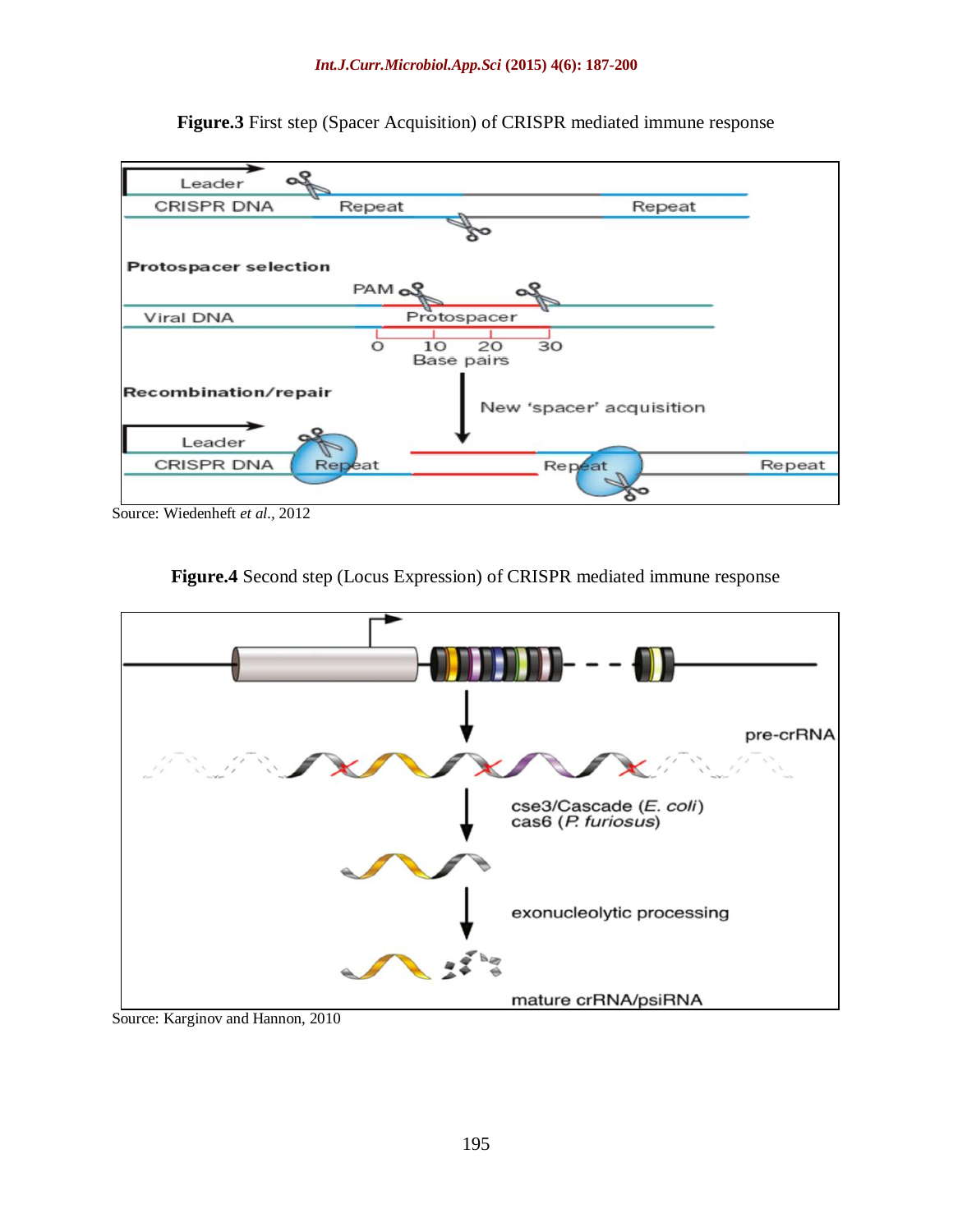

**Figure.5** CRISPR Interference and the overview of CRISPR mediated immune response

**Figure.6** Difference in mechanisms of three different types of CRISPR-Cas systems



Source: Wiedenheft *et al.,* 2011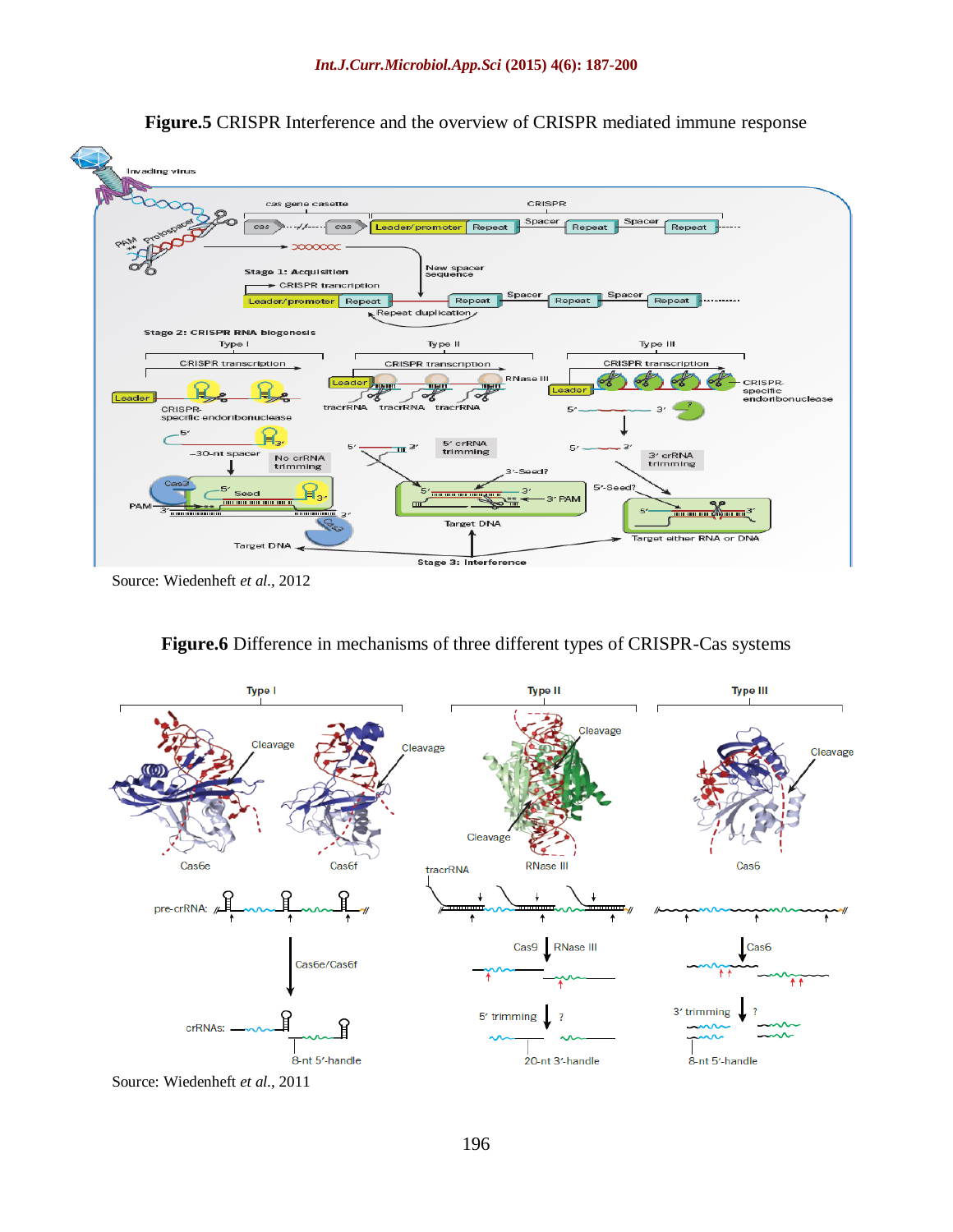CRISPRs also provide a new mechanism for limiting the spread of antibiotic resistance or the transfer of virulence factors by blocking horizontal gene transfer (Garneau *et al.,* 2010; Marraffini and Sontheimer, 2008). CRISPRs playa regulatory mechanism that alters biofilm formation in *P. aeruginosa* (Cady *et al.,* 2011; Zegans *et al.,* 2009). The clinical relevance of CRISPRs has to be discovered and this new gene-regulation system provides new opportunities for creative implementation in wide areas.

## **Limitations**

Major limitation of CRISPR-Cas system is the significant off-target effects. Non-target DNA resembling the guide RNA can become cut, activated, or deactivated. Delivery of the CRISPR system in host is an enormous challenge so, delivery of the Guide RNAs should be specific and these should target the specific DNA sequences. There must be development in these systems for more specificity. A number of Cas proteins have been biochemically or structurally characterized but still lack a functional assignment within the CRISPR mechanism.

### **Future prospective of CRISPR biology**

New questions have been raised by the discovery of fundamental mechanisms of CRISPR-based adaptive immunity. These highlighted the areas with the greatest potential for future research such as how and when target sequences are identified during a phage infection. Moreover, plasmid transformations are still unclear. Further the mechanisms such as why DNA or RNA target sequences are chosen, and their fates when they are bound to a crRNA-targeting complex are not fully understood (Wiedenheft *et al.,* 2012). Further, the mechanisms have to be fully understood by

which foreign sequences are selected and integrated into CRISPR loci. The prevalence and diversity of CRISPR-Cas systems throughout bacterial and archaeal communities ensures that new findings and applications in this field will be forthcoming in the years ahead.

## **Conclusion**

The CRISPR system is an effective prokaryotic adaptive immune system against foreign genetic elements. It is rightly described as an adaptive immune system. CRISPR–Cas systems provide powerful means for bacteria and archaea to destroy potentially harmful foreign DNA. Common occurrence of these systems within bacterial genomes suggests the positive influence that these systems must have on evolutionary fitness. CRISPR-Cas system seems to fit more firmly with a Lamarckian paradigm, in essence because increases in fitness do not rely on random mutations but on a much more specific acquisition of genetic information from environmental sources (Karginov and Hannon, 2010). It is difficult to predict net biological outcome of a CRISPR–Cas system within a given organism in a given environment. In addition, some systems may be inactive (i.e., suppressed, repressed, or defective) or be performing alternative roles. Future studies must focus on in vivo characterization of more systems operating in diverse species for the improvement of understanding about the complex biological outcomes of CRISPR–Cas systems. The recent discovery of anti-CRISPR genes in *P. aeruginosa* suggests that many such systems may exist. The identification and characterization of more CRISPR–Cas suppression mechanisms will be crucial for assessing the general impact of CRISPR–Cas systems (Bondy-Denomy and Davidson, 2014).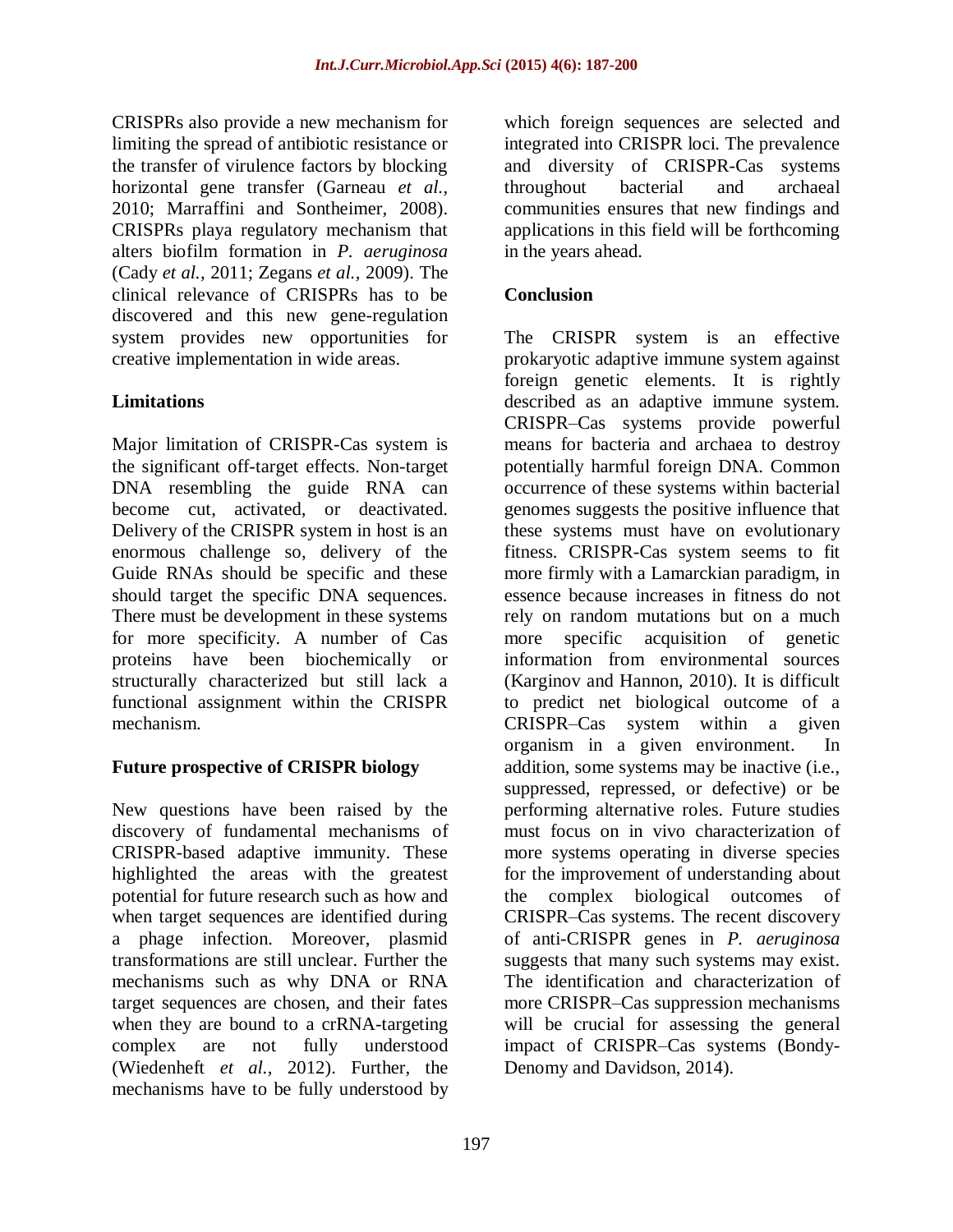#### **Acknowledgements**

The authors acknowledge Dr. Shammi Kapoor (Professor), Punjab Agricultural University, Ludhiana for the valuable guidance and time.

#### **References**

- Barrangou, R., Fremaux, C., Deveau, H., Richards, M., Boyaval, P., Moineau, S., Romero, D.A., Horvath, P. 2007. CRISPR provides acquired resistance against viruses in prokaryotes. *Science*, 315: 1709– 1712.
- Bhaya, D., Davison, M., Barrangou, R. 2011. CRISPR-Cas Systems in Bacteria and Archaea:Versatile Small RNAsfor Adaptive Defenseand Regulation. *Ann. Rev. Genetics,* 45: 273–297.
- Bolotin, A., Quinquis, B., Sorokin, A., Ehrlich, S.D. 2005. Clustered regularly interspaced short palindrome repeats (CRISPRs) have spacers of extrachromosomal origin. *Microbiology*, 151: 2551–2561.
- Bondy-Denomy, J., Davidson, A.R. 2014. To acquire or resist: the complex biological effects of CRISPR–Cas systems. *Trends Microbiol.,* 22(4): 218–225.
- Breitbart, M., Rohwer, F. 2005. Here a virus, there a virus, everywhere the same virus? *Trends Microbiol.,* 13: 278–284.
- Brouns, S.J., Jore, M.M., Lundgren, M., Westra, E.R., Slijkhuis, R.J., Snijders, A.P., Dickman, M.J., Makarova, K.S., Koonin, E.V., Van der Oost, J. 2008. Small CRISPR RNAs guide antiviral defense in prokaryotes. *Science,* 321: 960–964.
- Cady, K.C., White, A.S., Hammond, J.H., Abendroth, M.D., Karthikeyan, R. S.

2011. Prevalence, conservationand functional analysis of *Yersinia* and *Escherichia* CRISPR regions in clinical *Pseudomonas aeruginosa*  isolates. *Microbiology,* 157: 430–37.

- Carte, J., Wang, R., Li, H., Terns, R.M., Terns, M.P. 2008. Cas6 is an endoribonuclease that generates guide RNAs for invader defense in prokaryotes. *Genes Dev.,* 22: 3489– 3496.
- Garneau, J.E., Dupuis, M.E., Villion, M., Romero, D.A., Barrangou, R. 2010. The CRISPR/Cas bacterial immune system cleaves bacteriophage and plasmid DNA. *Nature,* 468: 67–71.
- Grissa, I., Vergnaud, G., Pourcel, C. 2007. CRISPR Finder: a web tool to identify clustered regularly interspaced short palindromic repeats. *Nucleic Acids Res.,* 35: W52–57.
- Groenen, P.M., Bunschoten, A.E., van Soolingen, D., van Embden, J.D. 1993, Nature of DNA polymorphism in the direct repeat cluster of *Mycobacterium tuberculosis*; application for strain differentiation by a novel typing method. *Mol. Microbiol.,* 10: 1057–1065.
- Haft, D.H., Selengut, J., Mongodin, E.F., Nelson, K.E. 2005. A guild of 45 CRISPR-associated (Cas) protein families and multiple CRISPR/Cas subtypes exist in prokaryotic genomes. *PLoS Computat. Biol.,* 1**:**  60.
- Hale, C.R., Zhao, P., Olson, S., Duff, M.O., Graveley, B.R. 2009. RNA-guided RNAcleavage by a CRISPR RNA– Cas protein complex. *Cell,* 139: 945– 956.
- Haurwitz, R.E., Jinek, M., Wiedenheft, B., Zhou, K., Doudna, J.A. 2010. Sequence- and structure-specific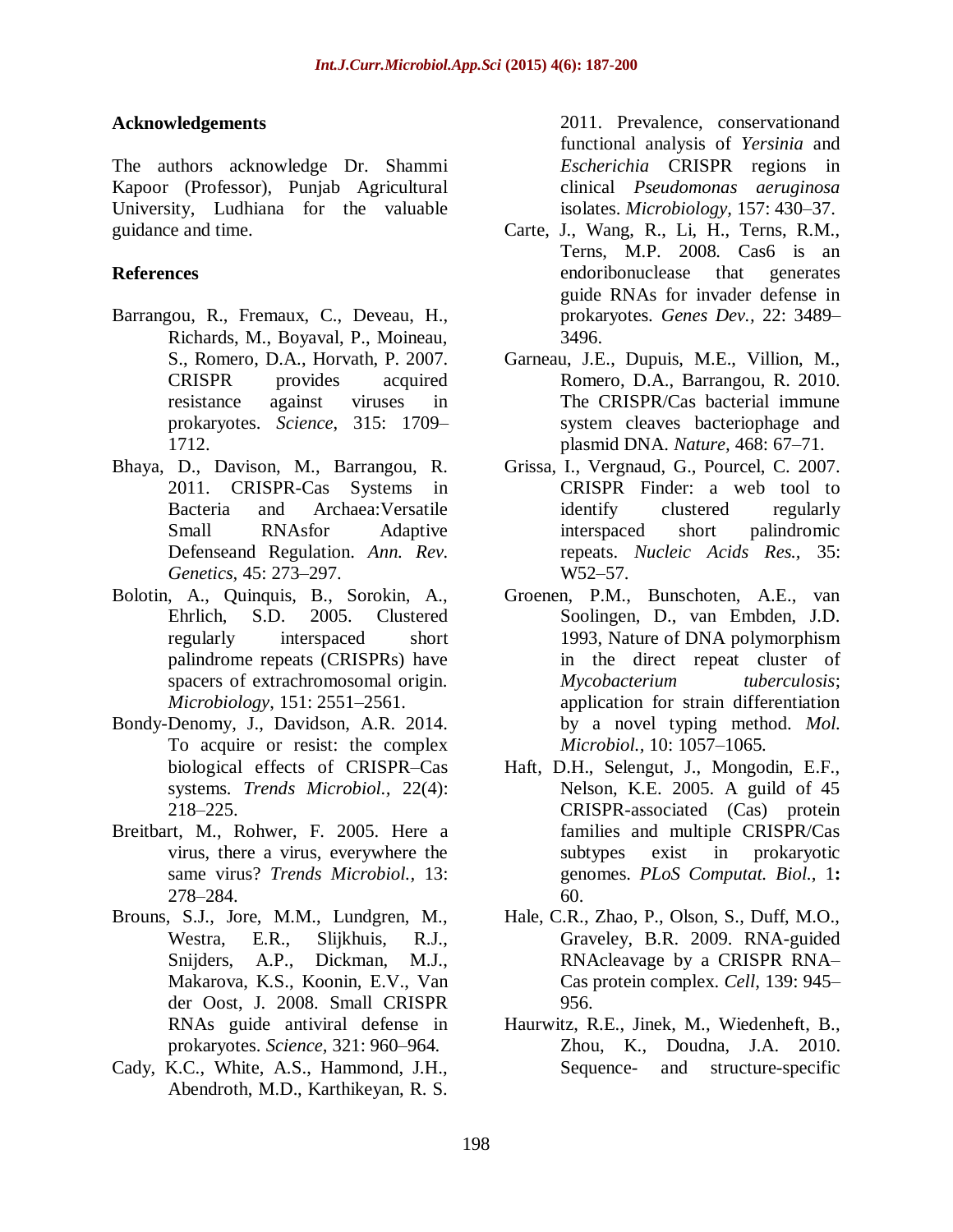RNA processing by a CRISPR endonuclease. *Science* 329:1355–58

- Hyman, P., Abedon, S.T. 2010. Bacteriophage host range and bacterial resistance. *Adv. Appl. Microbiol.,* 70: 217–48.
- Ishino, Y., Shinagawa, H., Makino, K., Amemura, M., Nakata, A. 1987. Nucleotide sequence of the *iap* gene, responsible for alkaline phosphatase isozyme conversion in *Escherichia coli*, and identification of the gene product. *J. Bacteriol.,* 169: 5429–33.
- Jansen, R., van Embden, J.D., Gaastra, W., Schouls, L.M. 2002. Identification of a novel family of sequence repeats among prokaryotes. *OMICS,* 6: 23– 33.
- Karginov, F.V., Hannon, G.J. 2010. The CRISPR system: Small RNA-guided defense in bacteria and archaea. *Mol. Cell,* 37: 7–19.
- Kunin, V., Sorek, R., Hugenholtz, P. 2007. Evolutionary conservation of sequence and secondary structures in CRISPR repeats. *Genome Biol.,* 8: R61
- Labrie, S.J., Samson, J.E., Moineau, S. 2010. Bacteriophage resistance mechanisms. *Nature Rev. Microbiol.,*  8: 317–27.
- Lillestol, R.K., Redder, P., Garrett, R.A., Brugger, K. 2006. A putative viral defence mechanism in archaeal cells. *Archaea,* 2: 59–72.
- Lillestol, R.K., Shah, S.A., Brugger, K., Redder, P., Phan, H., Christiansen, J., Garrett, R.A. 2009. CRISPR families of thecrenarchaeal genus Sulfolobus:bidirectional transcription and dynamic properties. *Mol. Microbiol.,* 72: 259–272.
- Liu, F., Barrangou, R., Gerner-Smidt, P., Ribot, E.M., Knabel, S.J. 2011. Novel virulence gene and clustered regularly interspaced short

palindromic repeat (CRISPR) multilocus sequence typing scheme for subtyping of the major serovars of *Salmonella enterica*subsp. *enterica*. *Appl. Environ. Microbiol.,*  77: 1946–1956.

- Makarova, K.S., Aravind, L., Grishin, N.V., Rogozin, I.B., Koonin, E.V. 2002. A DNA repair system specific for thermophilic Archaea and bacteria predicted by genomic context analysis. *Nucleic Acids Res.,* 30: 482–496.
- Makarova, K.S., Grishin, N.V., Shabalina, S.A., Wolf, Y.I., Koonin, E.V. 2006. A putative RNA-interferencebased immune system in prokaryotes: computational analysis of the predicted enzymatic machinery, functional analogies with eukaryotic RNAi, and hypothetical mechanisms of action. *Biol. Direct,* 1: 7.
- Makarova, K.S., Haft, D.H., Barrangou, R., Brouns, S.J., Charpentier, E. 2011. Evolution and classification of the CRISPR/Cas systems. *Nature Rev. Microbiol.,* 9: 467–77.
- Marraffini, L.A, Sontheimer, E.J. 2008. CRISPR interference limits horizontal gene transfer in staphylococci by targeting DNA. *Science,* 322: 1843–45.
- Marraffini, L.A., Sontheimer, E.J. 2010. CRISPR interference: RNA-directed adaptive immunity in bacteria and archaea. *Nature Rev. Genetics,* 11: 181–190.
- Mojica, F.J., Diez-Villasenor, C., Garcia-Martinez, J., Almendros, C. 2009. Short motif sequences determine the targets of the prokaryotic CRISPR defence system. *Microbiology,* 155: 733–40.
- Mokrousov, I., Limeschenko, E., Vyazovaya, A., Narvskaya, O. 2007. *Corynebacterium diphtheria* spoligo